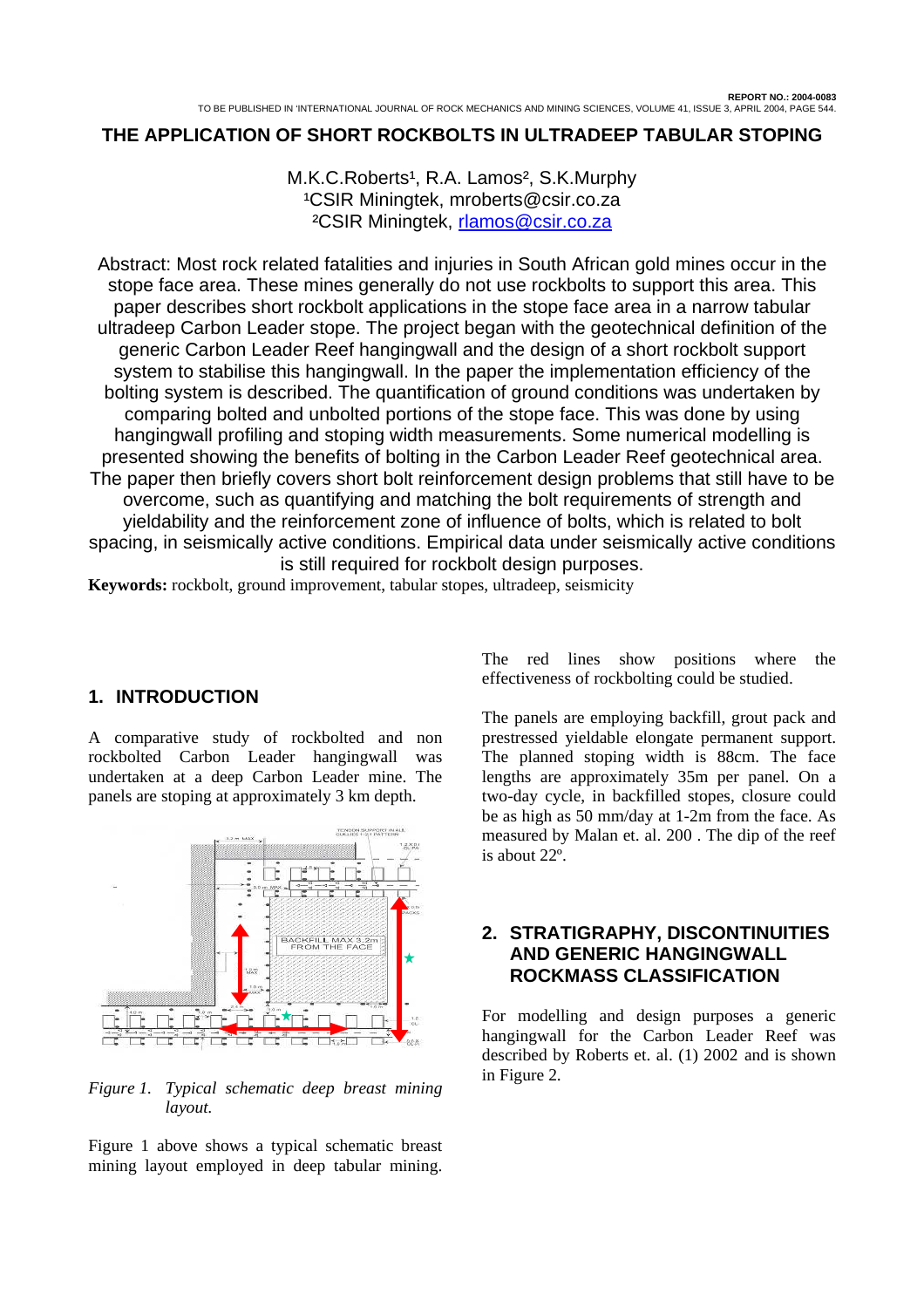

*Figure 2. The generic Carbon Leader hangingwall.* 

The fracture classification work of Adams et al 1981 has been incorporated in the generic model of the hangingwall. This shows the immediate hangingwall stratigraphy as fine to mediumgrained trough crossbedded poorly bedded quartzite, overlain by the Green Bar, usually 1-2.5 m thick. This stratigraphy will be intersected by extension and shear stress fractures due to the depth of mining.

Figure 3 shows a typical Carbon Leader Reef hangingwall in the area where the rockbolting was undertaken.



*Figure 3. Carbon Leader Reef hangingwall.* 

The stress fracturing in the Carbon Leader Reef hangingwall can be intense and complex. Other gold reefs that have characteristics of the Carbon Leader Reef generic model are the Basal Reef and the Main Reef.

## **3. FALLS OF GROUND**

In Carbon Leader Reef stopes, a fall of ground can occur due to gravity or due to the ejection of rocks as a seismic wave interacts with the stope. Figure 4 shows the cumulative percentage of fallout thicknesses due to gravity that have caused

fatalities. Figure 5 shows the cumulative percentage of fallout thicknesses due to seismicity that have caused fatalities.



*Figure 4. Carbon Leader fall thickness, gravity induced.* 



*Figure 5. Carbon Leader fall thickness, seismically induced.* 

From data such as that shown in Figures 4 and 5 a support resistance criterion and an energy absorption criterion can be determined by using the fallout heights at the 95% cumulative fallout thickness for rockfall and rockburst conditions respectively. Conventional stope support systems are required to meet these criteria. For the purpose of the rockbolting support system, it was decided that it would be required to meet a support resistance criterion and an energy absorption criterion by using the fallout heights at the 50% cumulative fallout thickness, as well as to provide a measure of reinforcement. This potential was alos indicated by the previous laboratory (physical) modelling done by Roberts et. al (1) 2002.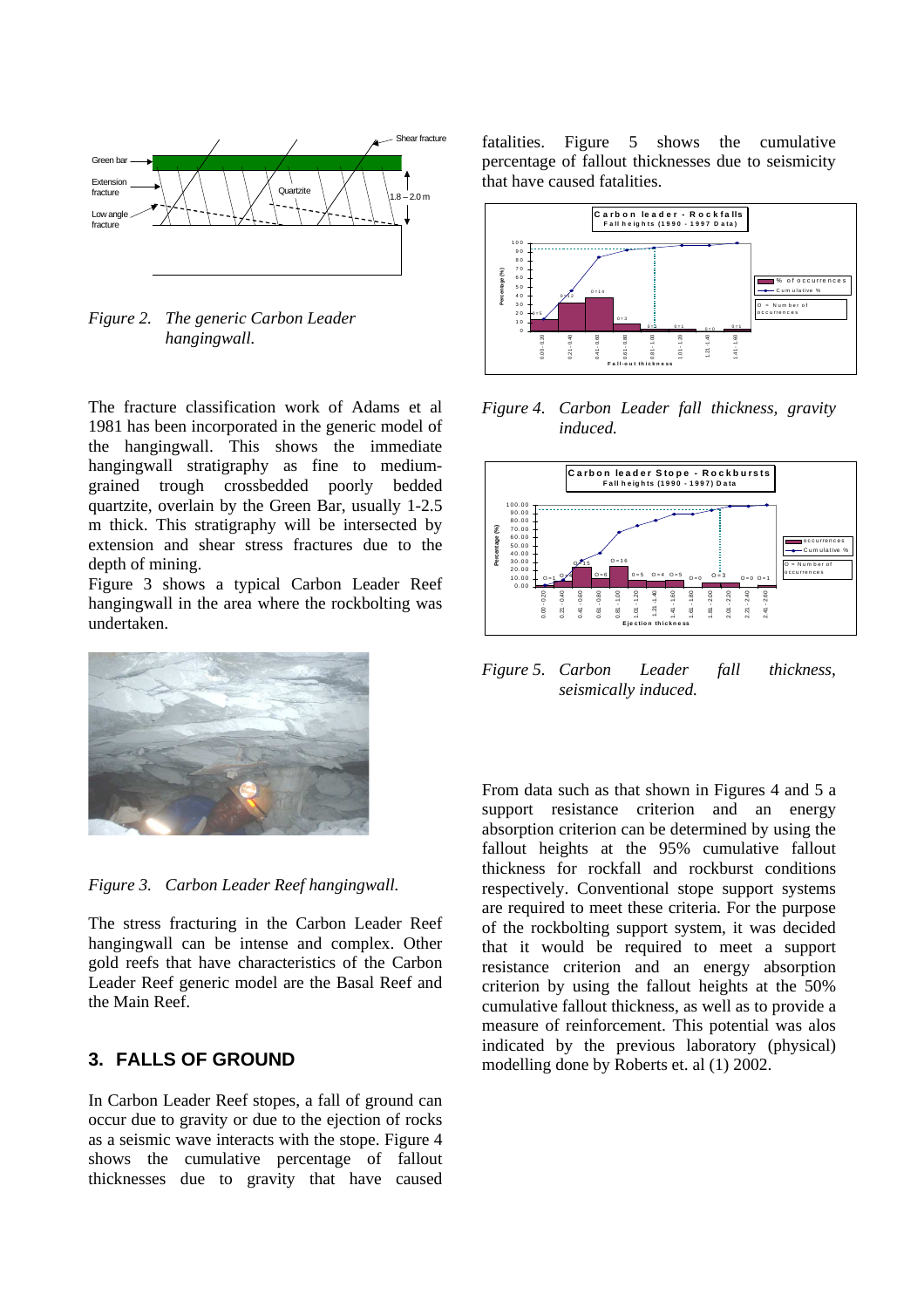#### **4. ROCKBOLT DESIGN**

The design of the rockbolt support system was strongly influenced by the generic Carbon Leader Reef model shown in Figure 2. Both suspension and beam building was required of the rockbolt support system, as indicated in Figure 6. Roberts et. al (2) 2002.



#### *Figure 6. Rockbolt suspension and beam building for supporting the stope face.*

In addition, the need for large base plates was recognised due to the severely fractured nature of the ground. Figure 7 shows an example of a seismically induced fall of ground at the top of the face of the panel, where 0.3 to 0.6m rockfalls accompanied a seismic event. The conical zone of support influence on top of the yieldable elongate can clearly be seen. This illustrates the point that the introduction of even relatively short rockbolts with a staggered spacing and large base plates between the elongates, giving areal support and reinforcement between the elongates.



*Figure 7. Seismically induced fall of ground at the top of the panel face area* 

The rockbolt support system consists of 1-1.2m long resin grouted rockbolts spaced 1 m by 1 m on strike and dip, and installed 60º towards the stope face. The rockbolts are of 200 kN ultimate tensile strength and are 20mm in diameter. They are resin grouted with fast set MINOVA resin on a spin to

stall principle in a 28mm diameter drill hole. Posttensioning is done ideally before the blast. Large bearing plates of dimensions 20cm by 30cm are used to increase the areal coverage of the support system.

### **5. UNDERGROUND IMPLEMENTATION**

A South African low stoping width drillrig was modified for the bolting application.

The daily available bolt installation time was 4hours and 15 minutes. Two drillrig operators per machine are necessary and five drillsteels (short to long) are generally necessary to drill one rockbolt hole. The system is labour intensive and only 10 bolts per shift could be installed. Figure 8 shows an example of the spin-to-stall installation of such a rockbolt, 0.3m from the actual stoping face.



*Figure 8. Spin-to-stall installation of a roofbolt in the hangingwall close to the stope face.* 

Figure 9 shows a rockbolt and bearing plate in the stope face area directly after the blast.



*Figure 9. A rockbolt and bearing plate after the blast.*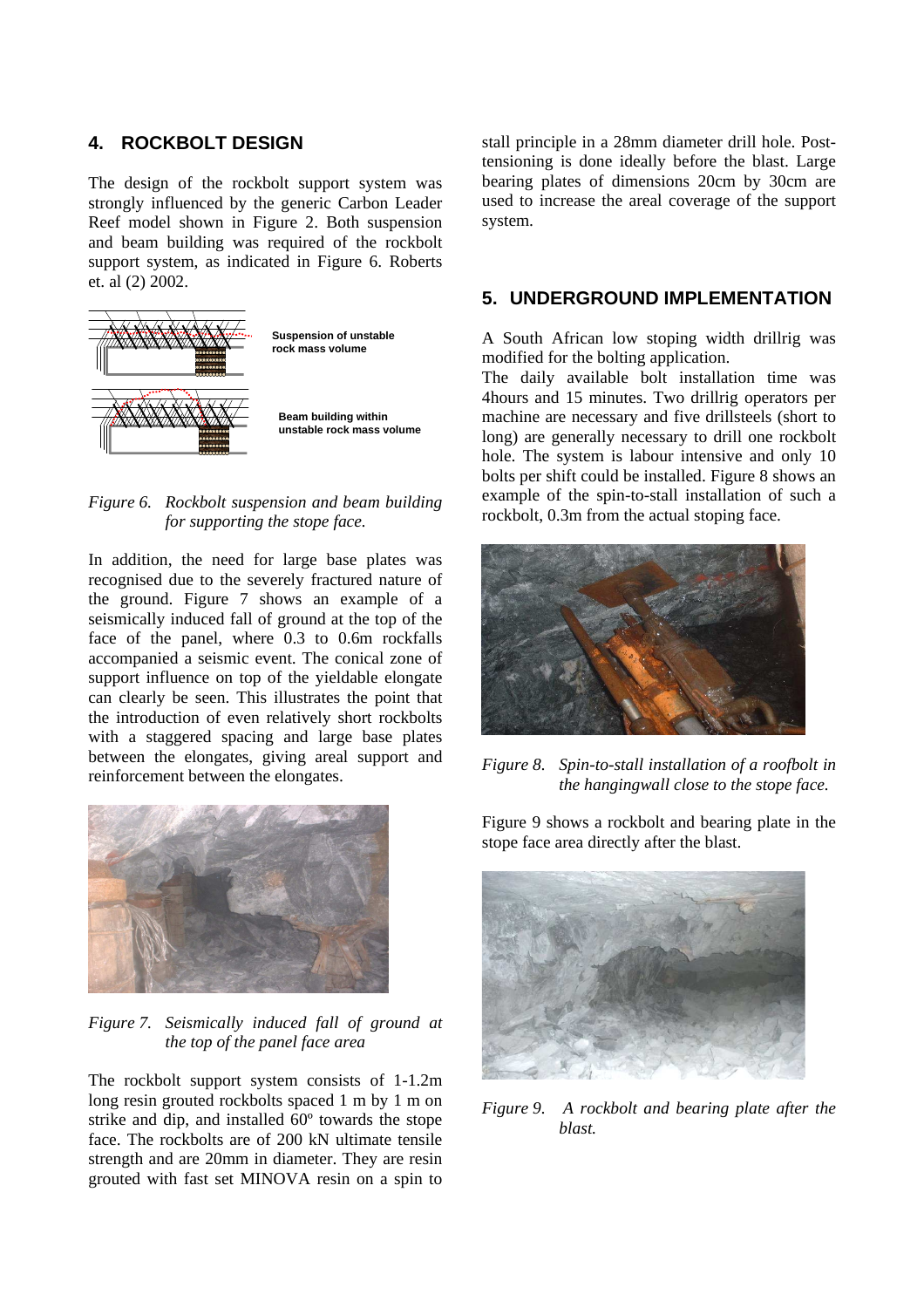## **6. EVALUATING THE EFFECTIVENESS OF THE ROCKBOLT SUPPORT SYSTEM**

Hangingwall profiling was undertaken in order to compare rockbolted and non rockbolted areas to quantify the change in ground conditions. Figure 10 shows three typical hangingwall profiles where bolting had been done. Note the relative smoothness of these profiles compared to the unbolted profiles shown in Figure 11.



*Figure 10. Partially bolted hangingwall profiles.* 

The same areas at the top of panel were profiled afterwards without bolting and show higher roughnesses as a result of larger fallouts. The difference is an indication that the rockbolted portions of the stope face hangingwall are controlling fallout from the hangingwall.



*Figure 11. Unbolted hangingwall profiles.* 

Hangingwall profiles can be used to characterise the roughness characteristics of stope hangingwall areas. Profiles taken in another stope will show their own characteristic properties. Currently this is under investigation utilising fourier transform wave analysis methods.

The mining height was measured in the portions of the stope face where bolting had been installed and compared to areas where bolting had not been installed. The mining height decreased by approximately 10 cm for the bolted case. Although other factors influence mining height, the reduction is a likely indication that fallout during and after the blast was reduced.

Time-dependent fallout was monitored in a dip gully. Profiles were taken along the gully which had both bolted and unbolted sections. The profiling was repeated three weeks later and the two results are compared in Figure 12. Clearly less fallout had occurred in the bolted hangingwall area.



*Figure 12. Time dependent hangingwall profiles (bolted/unbolted)* 

The bolts were installed early in the face area and the results imply that the bearing plates provide better areal coverage than the conventional bolting, which is installed slightly later, after footwall sliping.

# **7. NUMERICAL MODELLING**

Numerical modelling utilising the ELFEN code was done, simulating dynamic loading of the generic roofbolt pattern, as shown in figure 13, after Roberts et. al (1) 2002.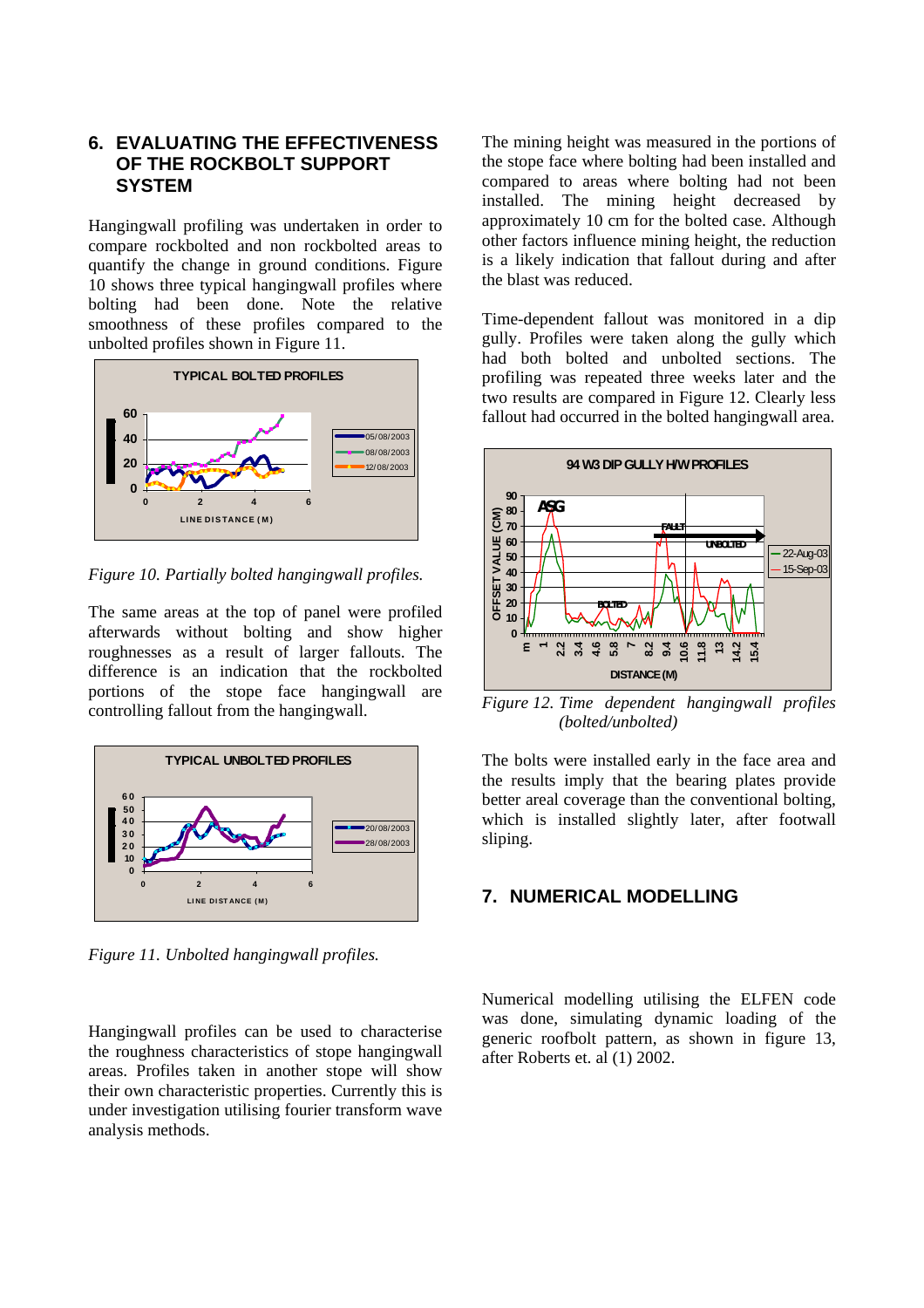

*Figure 13. ELFEN model simulating dynamic loading of the generic roofbolt pattern* 

Figure 14 shows the difference in energy absorption capacity, comparing an unbolted to bolted model.



*Figure 14. Unbolted/bolted ELFEN model loaddisplacement curves* 

The model shows an approximate energy absorption potential of 15 kJ per square metre for the bolted system compared to the unbolted case. The energy absorption components are from the bolt system and reinforced rockmass together. The model is being adjusted to include backfill as support as well as a stiffer lateral abutment confinement, to give more realistic results.

#### **8. CONCLUSIONS**

It has been shown that 1m long rigid bolts can be installed in an 85 cm stoping width. The labour intensive support system could find applications in areas where hangingwall problems are experienced.

One particular area where a significant difference can be made is the installation of the bolts at strike gully face areas (early bolt installations).

The rockbolting pattern that was installed in the hangingwall of the Carbon Leader stope appears to reduce hangingwall fallout and falls of ground. This is strongly indicated by the smoother hangingwall profiles and the reduction in the mining height in the rockbolted sections. No significant rockburst occurred during the rockbolting trial but small seismic events would have added some cumulative damage indicating that the rockbolt support system was effective in reducing gravity falls and falls from the cumulative damage from small seismic events.

What was not tested was the effectiveness of the rockbolting system in the event of a damaging rockburst. The numerical modelling indicates that there is the potential of the rockbolting system to limit damage by having the ability to absorb approximately 15  $kJ/m^2$  of energy should a damaging rockburst occur. Therefore the evaluation of this rockbolting support system in severe seismic conditions is work that is still required to be done.

#### **9. ACKNOWLEGEMENTS**

The authors would like to thank the Future Mine Collaborative Research Programme who provided financial support for this work and for permission to publish this paper.

#### **10. REFERENCES**

- Adams, G.R., Jager, A.J. and Roering, C.1981 *Investigation of rock fracture around deep-level gold mine stopes.* Proc. 22nd US Symp. Rock Mech. Boston, M.I.T.
- Malan, D.F. 1999 *Closure measurements in tabular excavations: Avoiding the pitfalls* Proceedings of the 2nd Southern African Rock Mechanics symposium, SARES 99, Johannesburg
- Roberts, D.P., Roberts, M.K.C., Acheampong, E.A. 2002 Improved understanding of the use of short tendons for stope support under rockfall and rockburst conditions (Phase I). SIMRAC GAP 849 final project report.
- Roberts, M.K.C., Acheampong, E., Jager, A.J., Urcan, H., Lamos, R.A., Noble, B. 2002